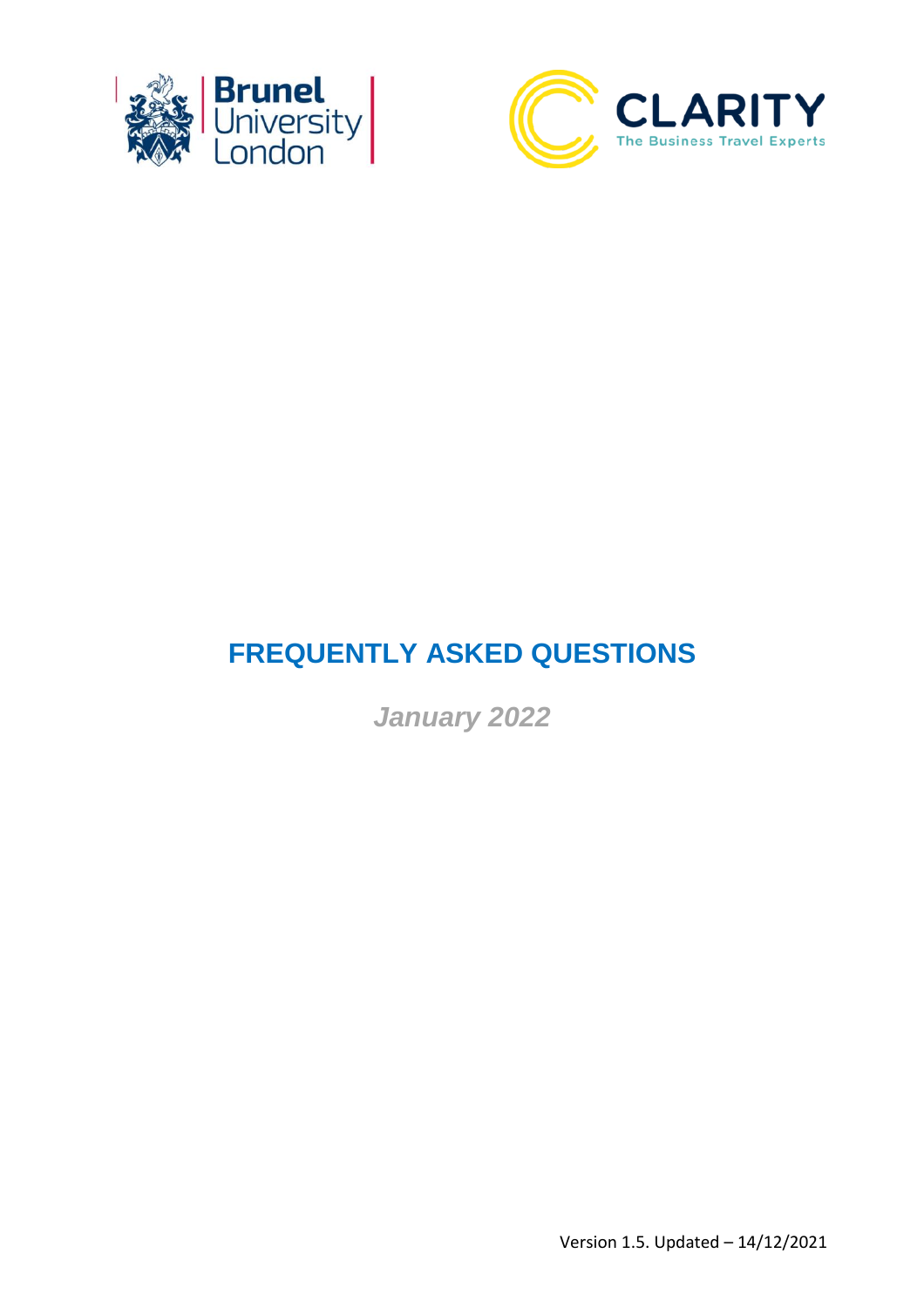# **Table of Contents:**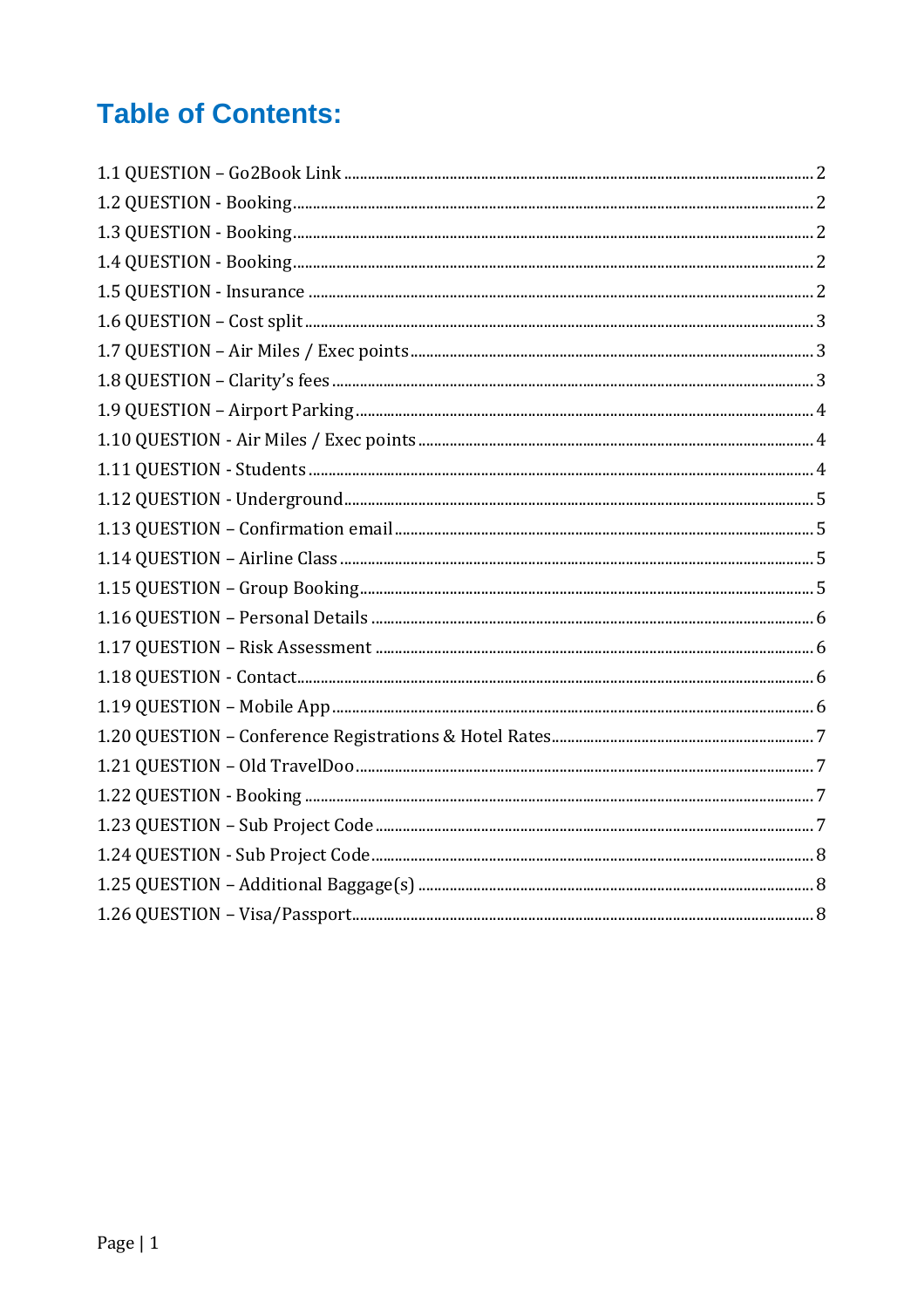## <span id="page-2-0"></span>**1.1 QUESTION – Go2Book Link**

How do I register for Go2Book and where do I find the link?

#### **RESPONSE:**

If you require access to the Go2Book portal, please first complete your online training: [Go2Book](https://www.youtube.com/watch?v=I7iTpFjrULU)  [Refresher Training 2021](https://www.youtube.com/watch?v=I7iTpFjrULU) and then email [Clarity@brunel.ac.uk](mailto:Clarity@brunel.ac.uk) who will set you up on the system and then issue your login details.

Go2Book is available via an app (on Android and iPhone by typing 'Clarity Go2Mobile') or your desktop [\(link](https://www.go2book.travel/) to the Go2Book portal).

#### <span id="page-2-1"></span>**1.2 QUESTION - Booking**

If I am booking on behalf of someone else, who receives the email confirmation?

**RESPONSE:** The confirmation will be sent to the booker and the traveller. A notification email will go to the traveller's line manager.

#### <span id="page-2-2"></span>**1.3 QUESTION - Booking**

If I am set up as a booker, can I book for anyone else in the university or do I need preauthorisation?

**RESPONSE:** Bookers can book travel for anyone with a profile plus guests.

#### <span id="page-2-3"></span>**1.4 QUESTION - Booking**

If someone starts the booking and adds it to the basket, can someone else go into that booking and complete it?

**RESPONSE:** Yes, provided the original booking is in the basket.

#### <span id="page-2-4"></span>**1.5 QUESTION - Insurance**

Is the insurance provision the same as before when making bookings?

#### **RESPONSE:**

All travel booked via Go2Book tool or via Clarity's Offline Team are covered by the university's travel insurance therefore there is no need to apply separately. Whilst University travel insurance covers medical treatment for overseas, it is excluded for UK travel.

In the extreme circumstances, where travel has not been booked via the university's approved travel management supplier and with express permission by the Head of Procurement, employees can apply for travel insurance on-line via the Brunel Intranet [here](https://intra.brunel.ac.uk/s/planning/travel/Pages/default.aspx#/) and complete the on-line form (*which covers both UK and Overseas travel*). Once the form is completed your nominated Head of Department/Director/Dean will receive notification and the staff member will automatically receive an email with a link to the travel policy cover note and emergency contact details.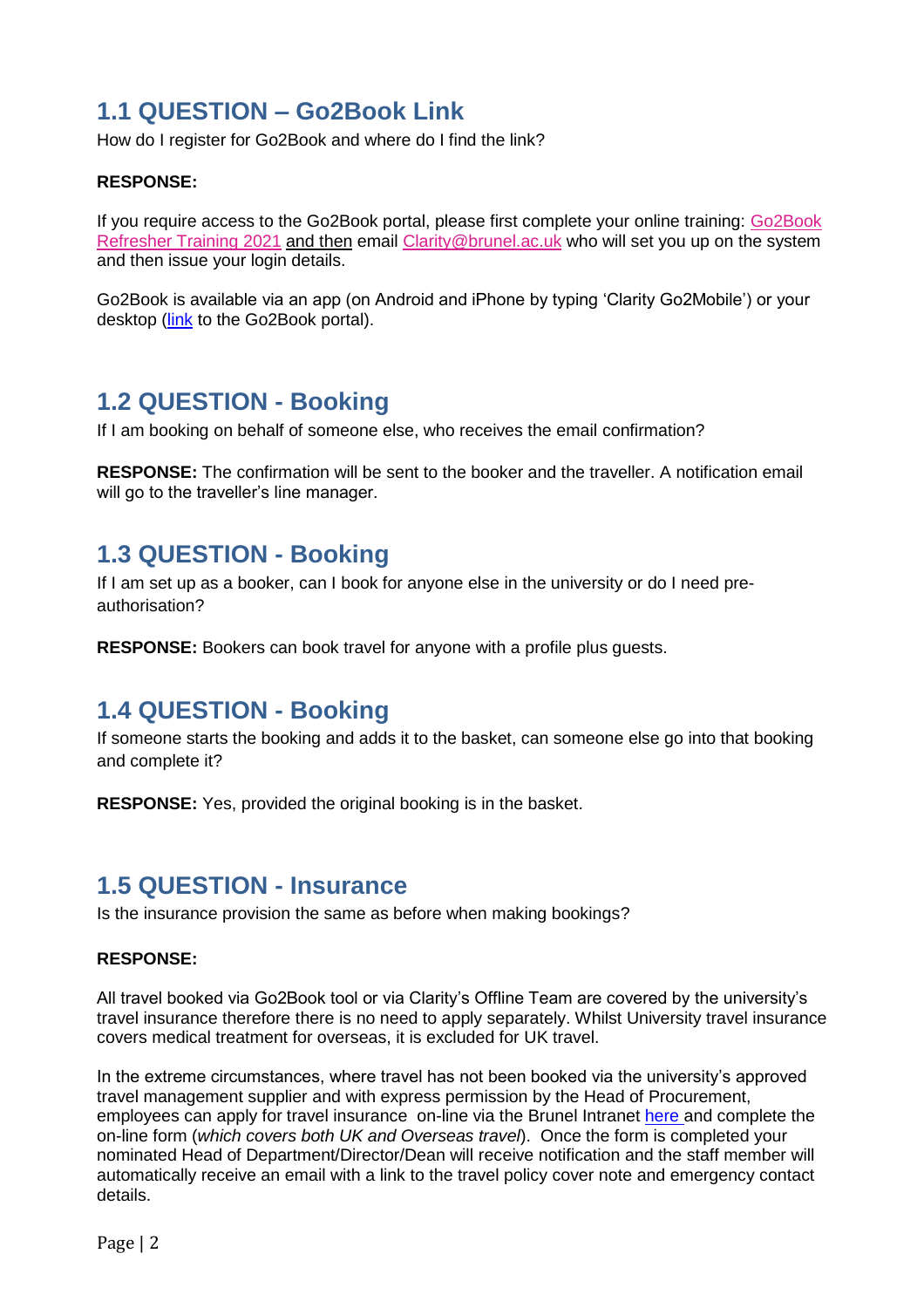Please also see insurance section in the Go2Book Help pages. Certain countries require sanctions questionnaire completion before a booking can be confirmed.

### <span id="page-3-0"></span>**1.6 QUESTION – Cost split**

Can you split travel costs between different sub project codes?

**RESPONSE**: A subproject code can be selected per booking type i.e. hotel / air / rail booking per traveler. You cannot for example split across two codes for one air booking.

### <span id="page-3-1"></span>**1.7 QUESTION – Air Miles / Exec points**

Can you add on executive points when booking airline seats?

**RESPONSE:** In accordance the University's Travel & Expenses Policy, when setting up a profile with the University's approved travel management supplier in advance of booking travel or accommodation, an employee has the option to provide their loyalty programme details; for example, in respect of membership to air miles.

Please be aware that by entering your loyalty programmes into your profile and bookings there may be a tax liability which would be the employee's responsibility to report to HMRC. There is no requirement to contact Clarity's Offline Team to update your profile with this information, provided the loyalty programme membership details have been added to your profile in the first instance. This information will automatically populate into the booking and points, where eligible, will be accrued.

# <span id="page-3-2"></span>**1.8 QUESTION – Clarity's fees**

What are the fees charged by Clarity and how are the fees shown?

**RESPONSE:** Below is the fees applied to bookings:

|                             | <b>ONLINE FEE</b> | <b>OFFLINE FEE</b> |  |  |
|-----------------------------|-------------------|--------------------|--|--|
| <b>AIRLINE BOOKING</b>      |                   |                    |  |  |
| LOW COST                    | £0.00             | £5.00              |  |  |
| <b>DOMESTIC</b>             | £0.00             | £5.00              |  |  |
| <b>EUROPEAN</b>             | £0.00             | £5.00              |  |  |
| <b>LONG HAUL POINT</b>      | £0.00             | £5.00              |  |  |
| LONG HAUL MULTI             | £0.00             | £5.00              |  |  |
|                             |                   |                    |  |  |
| <b>HOTELS DOMESTIC</b>      |                   |                    |  |  |
| PRE-PAID                    | £0.00             | £2.00              |  |  |
| <b>BILLBACK</b>             | £0.00             | £2.00              |  |  |
|                             |                   |                    |  |  |
| <b>HOTELS INTERNATIONAL</b> |                   |                    |  |  |
| <b>PRE-PAID</b>             | £0.00             | £2.00              |  |  |
| <b>BILLBACK</b>             | £0.00             | £2.00              |  |  |
|                             |                   |                    |  |  |
| <b>RAIL BOOKING</b>         |                   |                    |  |  |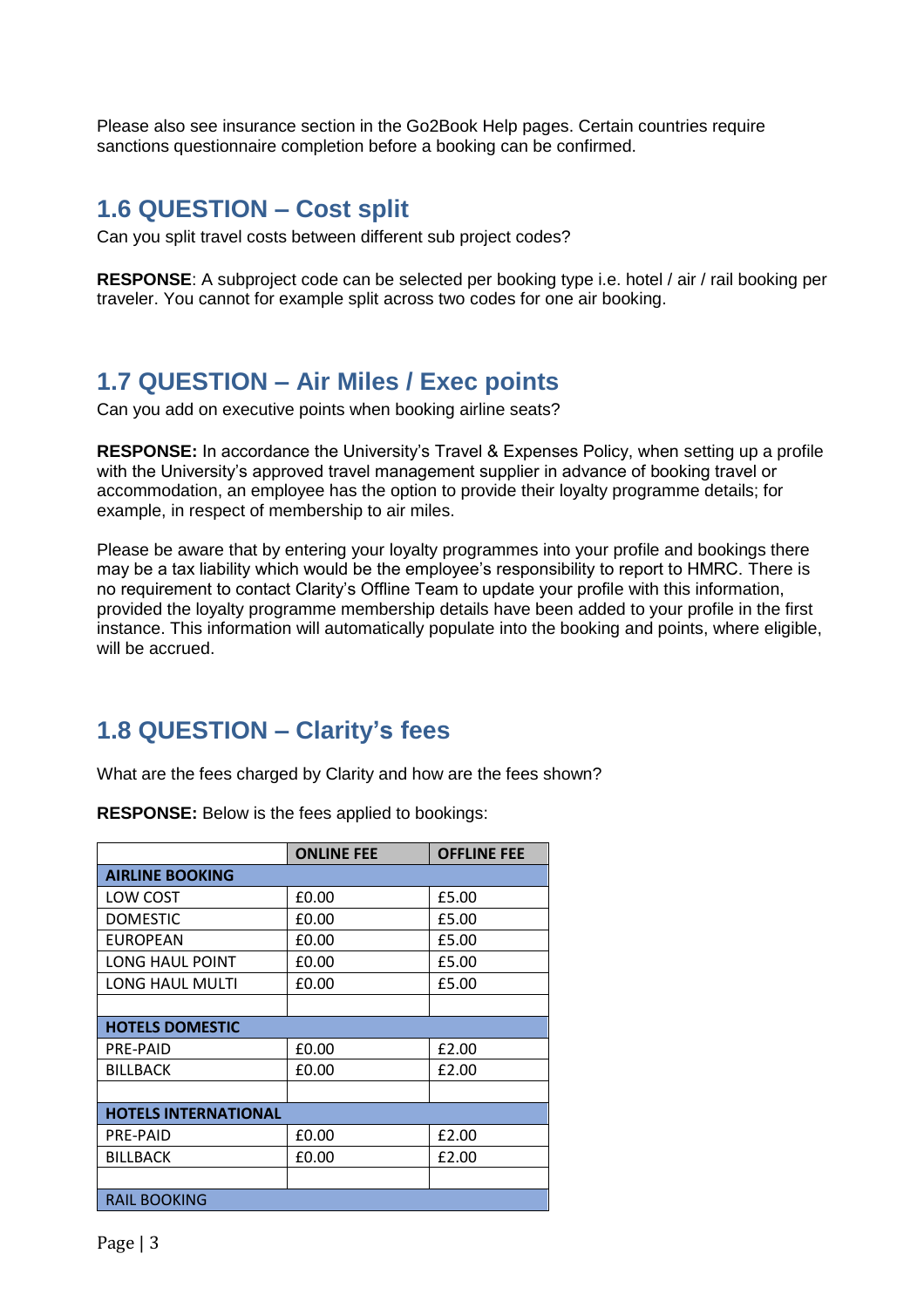| <b>DOMESTIC</b>                 | £0.50   | £3.00  |  |
|---------------------------------|---------|--------|--|
| <b>EUROPEAN</b>                 | £5.00   | £10.00 |  |
| <b>EUROSTAR</b>                 | £5.00   | £10.00 |  |
|                                 |         |        |  |
| <b>CREDIT CARD CHARGES</b>      |         |        |  |
| <b>AIRLINE BOOKING</b>          | £0.00   | £0.00  |  |
| <b>RAIL BOOKING</b>             | £0.00   | £0.00  |  |
| <b>HOTEL BOOKING</b>            | £0.00   | £0.00  |  |
| <b>HOTEL BOOKING</b>            | £0.00   | £0.00  |  |
| <b>INTERNATIONAL</b>            |         |        |  |
|                                 |         |        |  |
| <b>OTHER</b>                    |         |        |  |
| <b>UK FERRY SERVICES</b>        |         | £10.00 |  |
| <b>BOOKING</b>                  |         |        |  |
| INTERNATIONAL/ UK               | £5.00   | £10.00 |  |
| <b>VEHICLE HIRE</b>             |         |        |  |
| <b>AIRPORT MEET &amp; GREET</b> | N/A     | £10.00 |  |
| <b>COACH SERVICE</b>            | £0.00   | £10.00 |  |
| <b>BOOKING</b>                  |         |        |  |
| <b>TAXI SERVICE BOOKING</b>     | £3.00   | £10.00 |  |
|                                 |         |        |  |
| AIRLINE CREDIT CARD             | AT COST |        |  |
| <b>PAYMENT</b>                  |         |        |  |
| <b>RAIL CREIDT CARD</b>         | AT COST |        |  |
| <b>PAYMENT</b>                  |         |        |  |
| <b>HOTEL CREIDT CARD</b>        | AT COST |        |  |
| <b>PAYMENT</b>                  |         |        |  |

Booking fees applied in the Go2Book tool will show on the final screen where applicable. The only exception is online Eurostar bookings where a fee will apply but cannot show online.

For any bookings that are made offline, Clarity's Offline team have been instructed to quote fees offline to assist with reconciliations.

#### <span id="page-4-0"></span>**1.9 QUESTION – Airport Parking**

How can airport parking be booked in the Go2Book tool?

**RESPONSE:** Airport Parking is currently switched on in Go2Book.

#### <span id="page-4-1"></span>**1.10 QUESTION - Air Miles / Exec points**

Can you add frequent flyer points?

**RESPONSE:** Please refer to Question and Answer 1.7.

### <span id="page-4-2"></span>**1.11 QUESTION - Students**

Can you book in travel for students?

Page | 4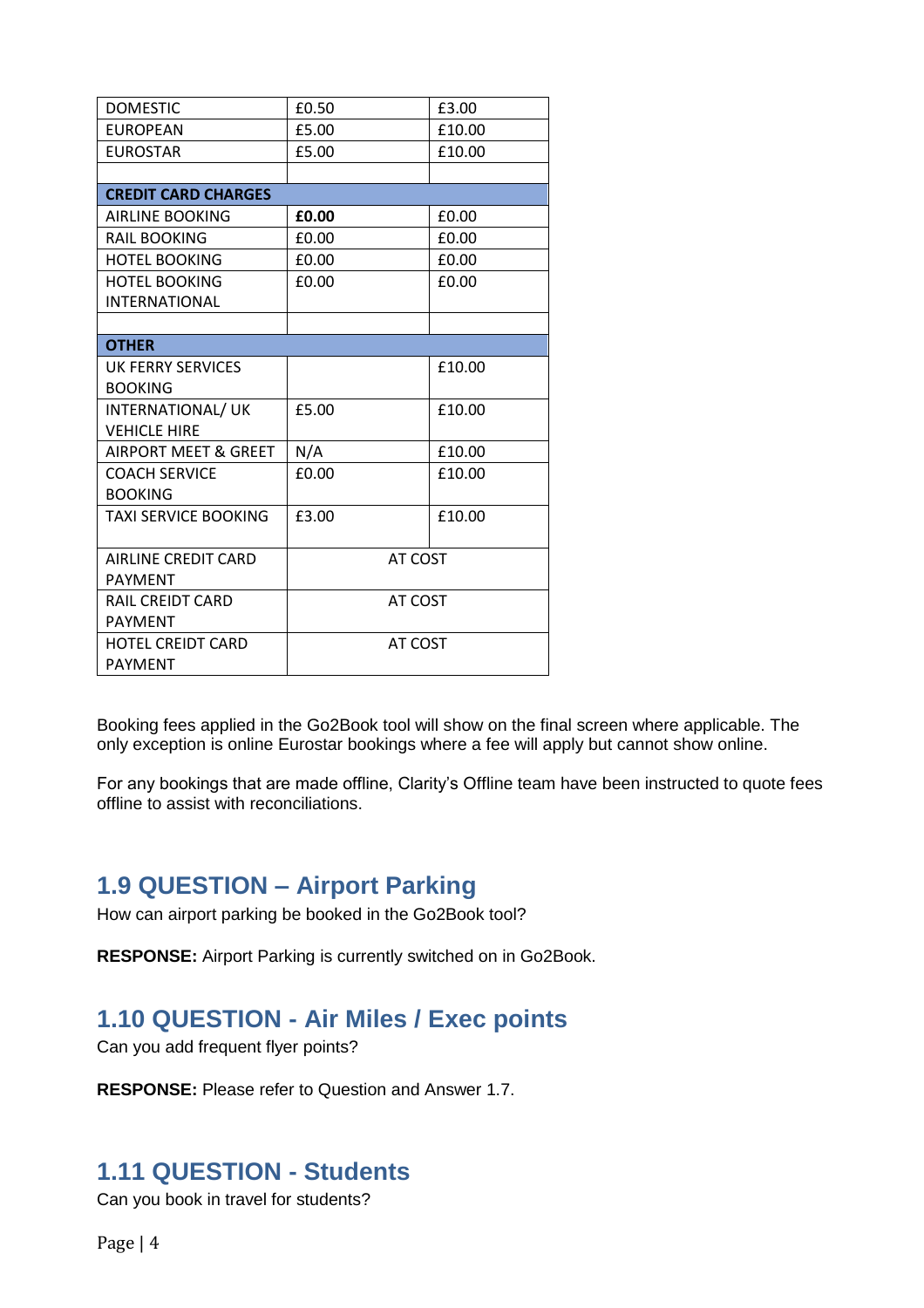**RESPONSE:** Yes, you can book travel for students. You can book online on behalf of the student and book them as a guest traveler. As students will not have a RESID, you can use your own RESID i.e. the booker, against the student details. Multiple guest travelers can be added.

#### <span id="page-5-0"></span>**1.12 QUESTION - Underground**

Can travel codes be booked to use on London Underground across all zones?

**RESPONSE:** Yes, these can be booked via the Go2Book tool.

## <span id="page-5-1"></span>**1.13 QUESTION – Confirmation email**

Can you add a personal email address to the booking so the confirmation can be sent to there as well as the Brunel email address?

**RESPONSE:** Yes, a 2<sup>nd</sup> email address can be added to the booking.

#### <span id="page-5-2"></span>**1.14 QUESTION – Airline Class**

At what point can you book other than Economy class when booking overseas air travel?

**RESPONSE:** In accordance the University's Travel & Expenses Policy, all overseas travel up to 5 hours duration, Economy class only should be booked. Business class will only be considered in exceptional circumstances (i.e. disability or where flight is longer than 5 hours). Prior approval from your Line Manager must be obtained before booking via the Go2Book tool.

This applies to all Brunel staff and students.

### <span id="page-5-3"></span>**1.15 QUESTION – Group Booking**

How many people can you book for via the Go2Book tool?

**RESPONSE:** Up to 8 passengers can be booked together for air and rail travel and up to 4 hotel rooms can be booked together via the Go2Book tool. Clarity's Offline Team can book up to 9 passengers together. For larger groups, (10 or more) these bookings can be via Clarity's MICE (Groups Dept) team on Tel: 0333 230 9105 or Email: [event.management@claritybt.com.](mailto:event.management@claritybt.com.A) A Purchase Order is required for group bookings.

If students are part of the bookings, they can be added as a guest traveler and the booker's RESID can be applied to the student details at the time of the booking.

**Important:** If the group booking is made through Clarity's Meetings & Events Team you will require a **PO number** to complete the booking (so the payment is being processed smoothly further down the line by our AP department).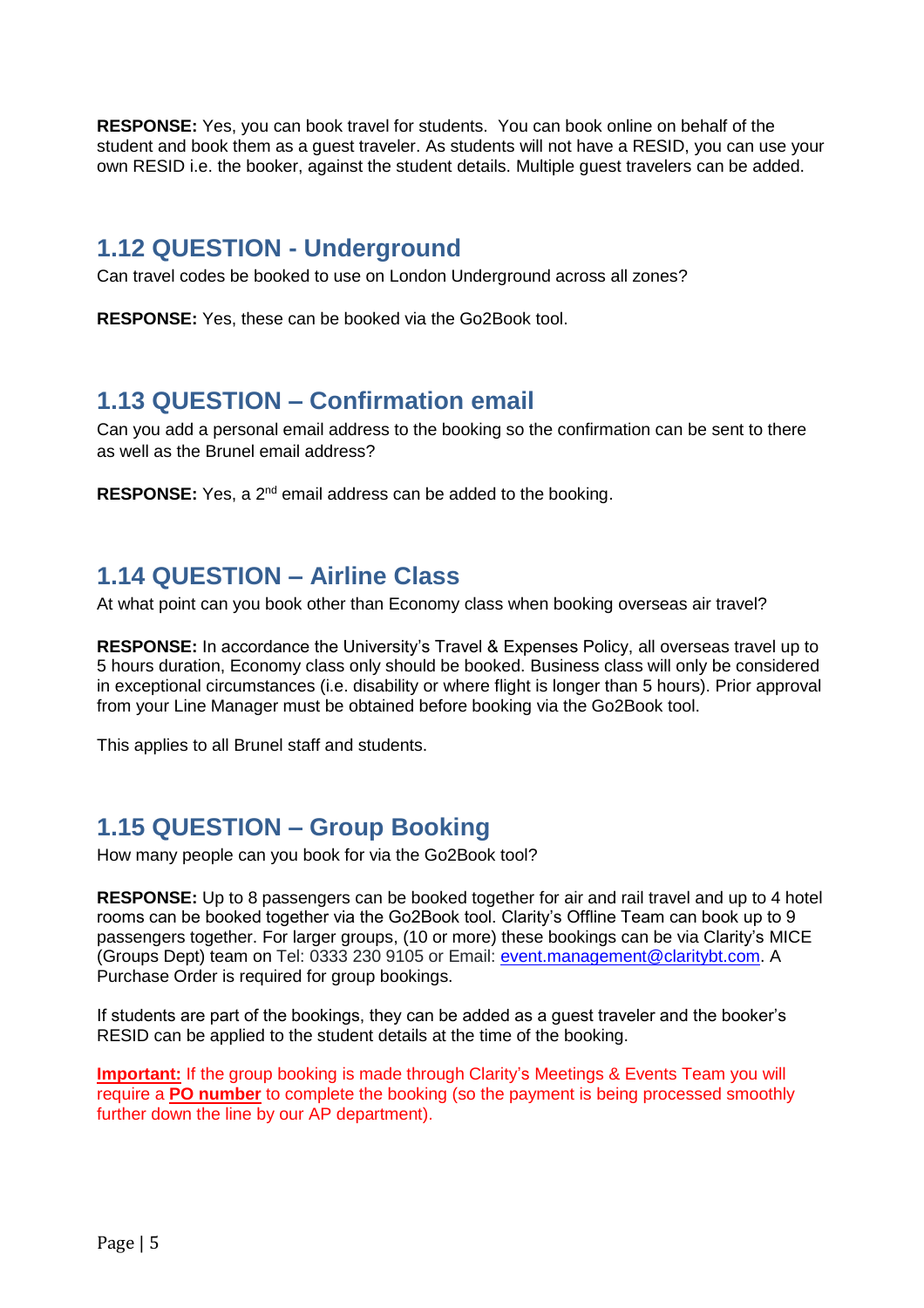## <span id="page-6-0"></span>**1.16 QUESTION – Personal Details**

How can I update my personal details and preferences on my profile?

**RESPONSE:** You can log on the Go2Book tool, click on your user name and select from the drop-down menu 'Personal Details' this allows you to update your contact details. By selecting the next option down 'Preferences' this allows you to update any special need requirements, meal preferences, seating preferences for air travel. For rail travel, seat direction, position and location.

### <span id="page-6-1"></span>**1.17 QUESTION – Risk Assessment**

With the Go2Book tool, is there still a requirement to complete itinerary and risk assessments?

**RESPONSE:** Yes, all existing risk assessment are still required to be completed in accordance with Brunel travel insurance policy. In the Go2Book tool, when booking flights, there will be a series of questions asked to ensure the necessary risk assessment forms have been completed, these are set below and mandatory:

- Have you complied with all medical requirements?
- Do you have all required travel documents?
- Has your itinerary & risk assessment been agreed?

# <span id="page-6-2"></span>**1.18 QUESTION - Contact**

How can I contact Clarity?

#### **RESPONSE:**

There are a number of ways Clarity can be contacted:

- For any support using the Go2Book tool or changes to bookings made on Go2Book please call 0333 230 9131 or email [onlinehelp@claritybt.com](mailto:onlinehelp@claritybt.com)
- For new bookings or to speak with a member of the Clarity Team you can email them at [Bristol@claritybt.com](mailto:Bristol@claritybt.com) or call 0333 230 9105
- Contact details for the teams are also held on the Go2Book help pages and also on the Clarity Go2Mobile app

# <span id="page-6-3"></span>**1.19 QUESTION – Mobile App**

How do I access the Go2Mobile App?

#### **RESPONSE:**

You can download the Go2Mobile App android via Google Play or via the App store on iPhone and register using your Go2Book username and email.

Links can also be found on the Go2Book Help Pages.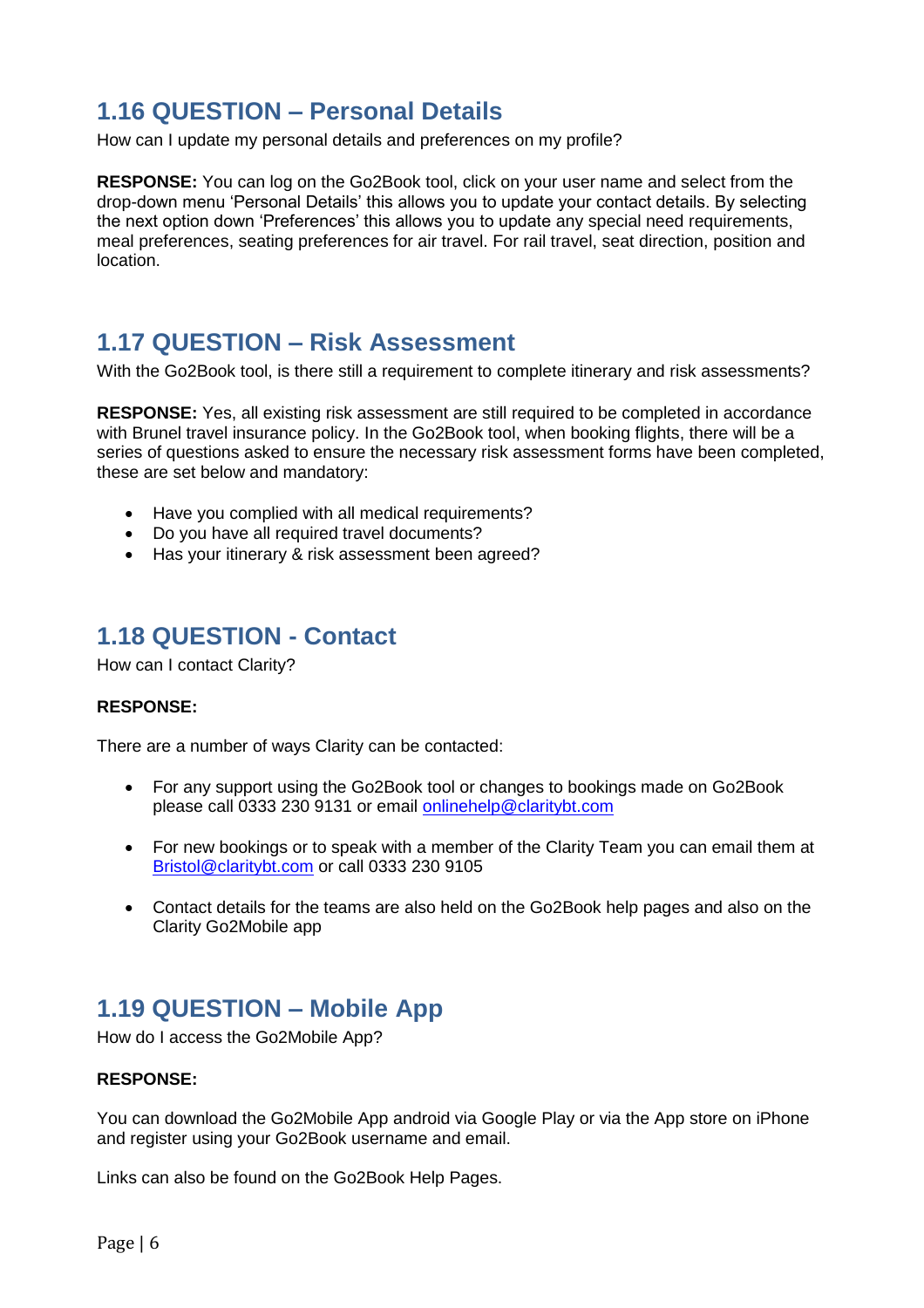The Go2Mobile App gives you access to your business travel itinerary, for all flight, rail and hotel bookings. It provides the latest travel alerts, push notifications on flight delays, view airport guides, be informed about the local weather, local maps and shares your location.

Click on the link [here](https://claritybusinesstravel.com/what-we-do/go2mobile) and scroll down to the bottom of the page and click on *"Go2Mobile Quick User Guide"* for help to download and register the app.

# <span id="page-7-0"></span>**1.20 QUESTION – Conference Registrations & Hotel Rates**

If I have a conference to attend, can this be booked via Clarity?

**RESPONSE:** Yes, Clarity can book conference rates in both the UK and overseas. However please note that they cannot take over bookings already made by travellers to arrange payment and cannot process any conference registrations.

Please also note that if you have sourced a direct hotel rate through a conference link/3rd party, you must book your accommodation by yourself direct as unfortunately Clarity are unable to process these bookings.

### <span id="page-7-1"></span>**1.21 QUESTION – Old TravelDoo**

I have a profile registered on the old booking tool, TravelDoo, will my details be transferred into Go2Book?

**RESPONSE:** All profiles that were held in the old booking tool, TravelDoo have been transferred over to Go2Book, however no personal details have been transferred over to Go2Book due to GDPR requirements. Personal information includes passport information, mobile numbers, date of birth. It is the traveler's responsibility to update all their personal information. Users will need to go into their profile in Go2Book and update their profile if required. Travelers are only permitted to update their own profile, nominated bookers are not allowed.

Passport & dates of birth are encrypted therefore are not visible in the booking process when populated from the profile.

### <span id="page-7-2"></span>**1.22 QUESTION - Booking**

As a Department Administrator/ Department Administrator Assistant etc., I don't travel myself but book travel for others, do I need to update the date of birth when making a booking?

**RESPONSE:** It is a traveler's responsibility to update their personal details in their profile, a booker will not have access to the profile. This is only required when API (advanced passenger information) is needed and a mandatory field will highlight this when travelling from the UK to certain countries.

### <span id="page-7-3"></span>**1.23 QUESTION – Sub Project Code**

Is there an option to edit the sub project code once a booking has been made in case the incorrect sub project code has been selected?